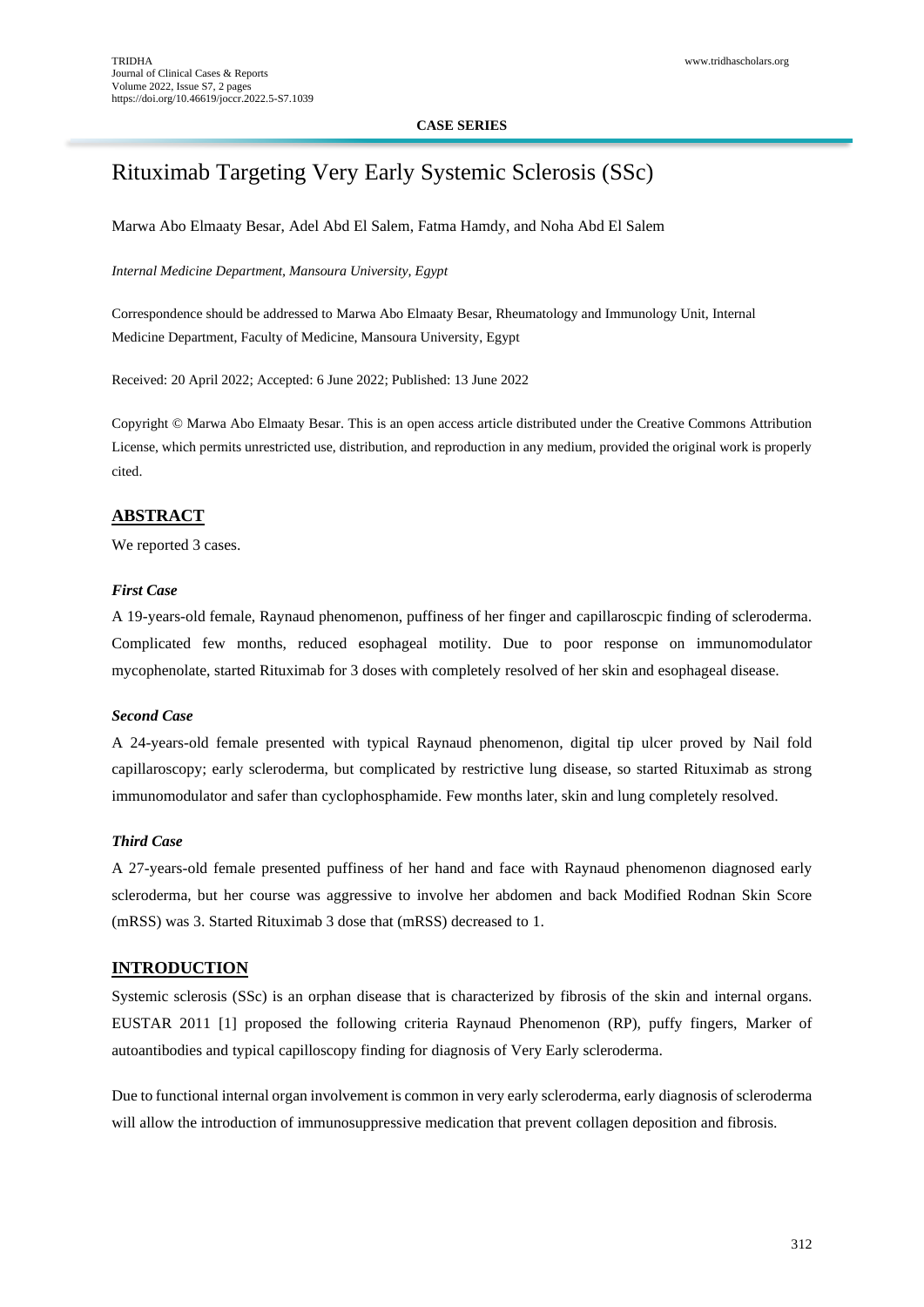Rituximab is a chimeric anti-CD20 monoclonal antibody with significant depletion of CD20+ B cell [2], result in complete depletion of B cells that prevent early fibrotic changes in skin and lung in early scleroderma.

## **CASE PRESENTATION**

#### *First Case*

19 years old female presented with typical Raynaud phenomenon (pallor on exposure to cold that progressed to cyanosis) Figure (1) and puffiness of her finger.capillaroscopic finding (decreased number of capillaries, tortuous, enlarged, giant, disarranged, with hemorrhages) Figure (3) typical finding of scleroderma, ANA (Anti-nuclear antibody) positive, anticentromere, anti-SCL70 were negative, so diagnosed as Very early Scleroderma. Started supportive treatment (Vasodilator, Acetylsalicylic acid, Local ointment), partial response. Complicated few months later by dysphagia with repeated attack of regurgitation, barium swallow confirmed; reduced esophageal motility, started immunomodulator mycophenolate mofetil for 6 months, with poor response. started Rituximab infusion for 3 doses with completely resolved of her skin and esophageal disease.

#### *Second Case*

24 years old female presented during winter season with (coldness, pallor with mottling of her skin) typical Raynaud phenomenon complicated, with colder, with digital tip ulcer Figure 4). Nail fold capillaroscopy; (decreased number of capillaries, bushy, enlarged, giant, disarranged, with hemorrhage) diagnosed as early scleroderma. Treated with Iloprost (a synthetic prostacyclin analogue) with local ointment with favourable response.

Few months later, complicated by non-productive cough, dyspnea, HRCT (High resolution CT chest) show peripheral/sub-pleural. "Honeycomb" cystic alterations and bronchiectasis that become evident for traction fibrotic, PFT (Pulmonary function test show Decreased FVC and TLC, Reduced DLCO) typical pattern of restrictive lung disease. Due to progressive course strong immunomodulator has been advised, so started Rituximab as strong immunomodulator and safer than cyclophosphamide in young female. Few months later, dyspnea improved, with improved of PFT, but stationary course in HRCT chest, also her skin completely resolved.

#### *Third Case*

27 years old female presented puffiness of her hand and face, few months later, during winter season presented with pallor, mottling of her hand and feet, cyanosis typical of Raynaud phenomenon Figure (2) Nail fold capillaroscopy; (decreased number of capillaries, enlarged, giant, disarranged, tortuous capillaries with no hemorrhages) typical pattern of scleroderma, ANA (Anti-nuclear antibody) positive, anticentromere, anti-SCL70 were negative, diagnosed Very early Scleroderma, treated with (Vasodilator, Acetylsalicylic acid, Local ointment), with favorable response, (her hand and feet more warmer). Few months later, patient noticed hardness of skin of abdomen, lower limb and upper limb, Modified Rodnan Skin Score (mRSS) was 2, moderate thickening, due to progressive sever course, strong immunomodulator Started Rituximab infusion 3 dose, patient noticed her skin softer than before, warmer and assessment of (mRSS) 6 months later decreased to 1.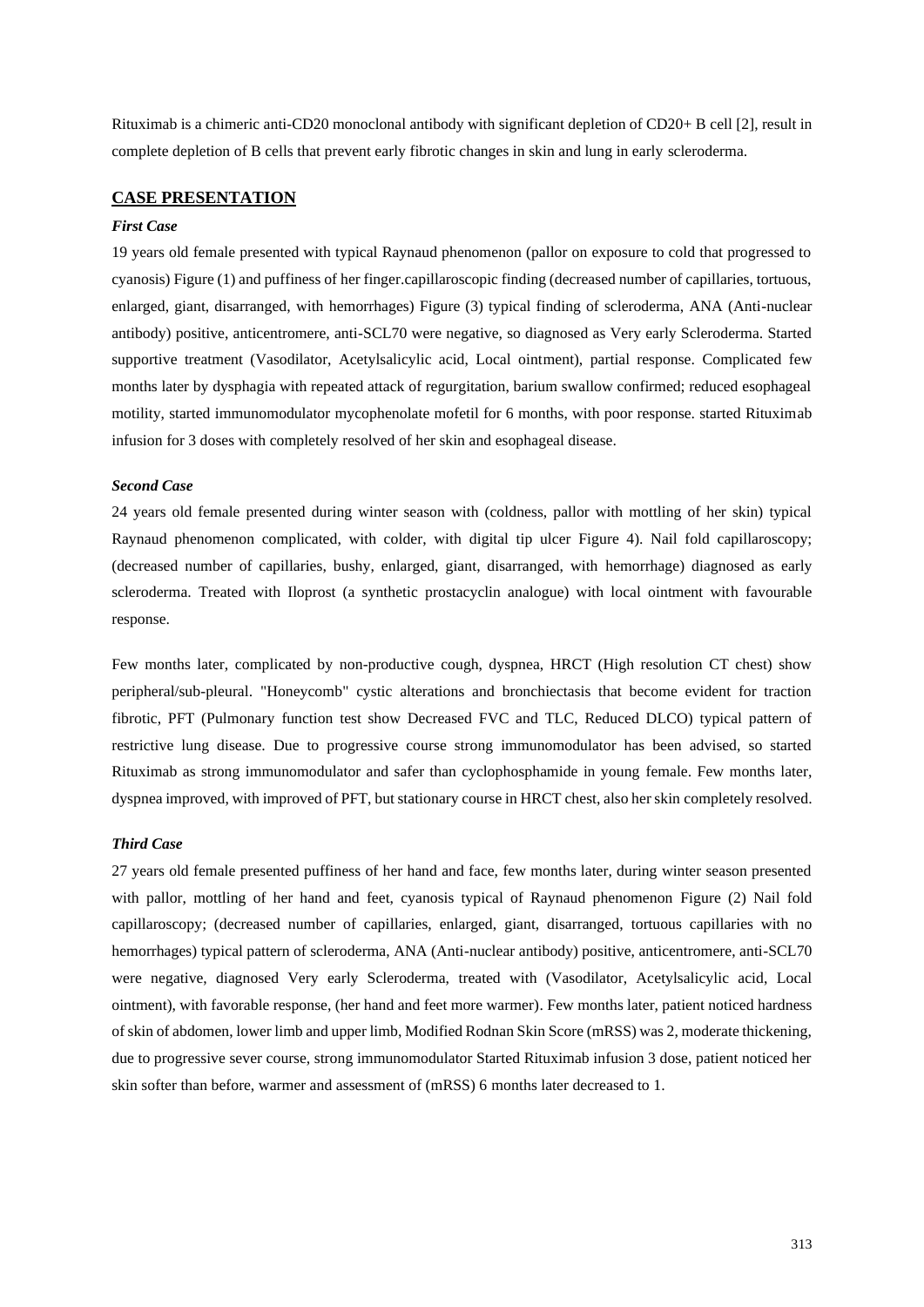

# **DISCUSSION**

Systemic sclerosis (SSc) is a clinically complex and challenging disease, the most frequent complication of which is interstitial lung disease, which leads to a worse prognosis. B cells have been noted to present in skin and lung biopsies from SSc patients, Lafyatis et al [3], concluded that perivascular B cell infiltrate are a pathological feature of SSc skin.

We reported 3 case, first one very early scleroderma progressed to esophageal involvement within few months, second one complicated with Interstitial lung disease and third one with aggressive skin involvement. All threecase had aggressive course that need strong immunomodulator either cyclophosphamide, mycophenolate mofetil or Rituximab, cyclophosphamide was inferior due to young age and gonadal toxicity and due to failure of mycophenolate mofetil in second case, Rituximab may have superiority in skin, or lung involvement and associated with a good safety profile.

Rituximab is a chimeric anti-CD20 monoclonal antibody with significant depletion of CD20+ B cell, result in complete depletion of B cells and plasmablasts in peripheral blood which lasts up to 24-36 weeks posttreatment [2] so this drug may be a promising therapeutic option in improving skin and lung in SSc.

Daoussis et al [4] proved that following RTX administration, the favorable effects on skin fibrosis could occur via interruption of antibody-mediated stimulation of these receptors. Bosello et al. [5], and added that not only for